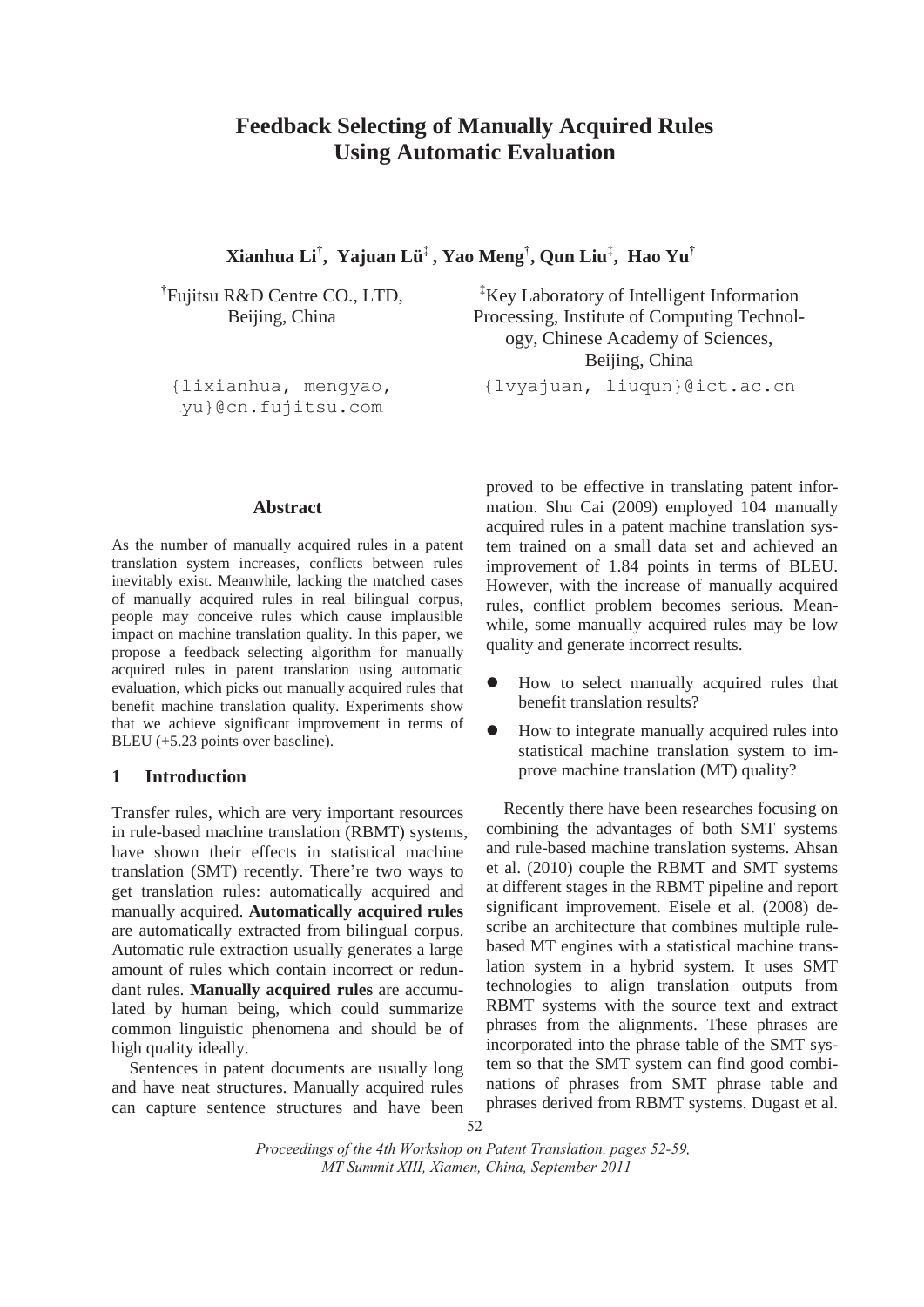(2007) combine an RBMT system and a SMT system in a similar way and report improvements for four European language pairs. They also provide qualitative analysis on the contributions of the statistical post editing layer. Ehara (2010) describes a system architecture combining RBMT technique and statistical post-editing techniques. Instead of heavy combination of RBMT and SMT techniques, they adopt light combination for the easiness of system construction.

These approaches all take advantages of both empirical translation rules from RBMT systems and the corpus power of SMT systems. Meanwhile, all these above approaches need to build both SMT system(s) and RBMT system(s). Different from their work, we build our system on the foundation that we already have obtained manually acquired rules for a patent translation system. In other words, we don't have to build an RBMT system to generate such rules. Our work focuses on how to make good use of these rules.

In this paper, we propose a feedback selecting algorithm for manually acquired rules in patent translation, using automatic evaluation of MT quality. Based on a hierarchical phrase-based (HPB) statistical machine translation system (Section 2.1) and an accumulation of manually acquired rules (Section 2.2), we utilize BLEU (Section 2.3) to select manually acquired rules and develop a decoder which employs both automatically acquired rules and manually acquired rules (Section 3).

We evaluated our refined decoder which integrates manually acquired rules into a HPB system (Chiang, 2005; Chiang, 2007) on a test set from patent documents. Experimental results show that the refined HPB decoder with manually acquired rules achieves an absolute improvement of 5.23 BLEU points over traditional HPB decoder (Section 4).

## **2 Backgrounds**

## **2.1 Hierarchical Phrase-based SMT**

Hierarchical phrase-based model (Chiang, 2005; Chiang, 2007) is the state-of-the-art SMT model. By utilizing hierarchical phrases consisting of both words and variables, it captures both short and long distance reorderings and outperforms previous phrase-based models (Keohn et al., 2003;

Och and Ney, 2004). We employ the traditional HPB system as our baseline system.

In traditional HPB system, the most important translation resources are automatically acquired rules:

$$
X \to \langle \alpha, \gamma, \sim \rangle \tag{1}
$$

where X is a nonterminal,  $\alpha$  and  $\gamma$  are source and target strings respectively.  $\sim$  is the one-to-one correspondence between nonterminals in  $\alpha$  and  $\gamma$ .

To limit the quantity of automatically acquired rules, there're constraints during rule extraction (Chiang 2005; Chiang 2007). These constraints make automatically acquired rules not sufficient to solve reordering problems in patent MT, as sentences in patent information may be especially long. Manually acquired rules can capture long sentence structures and make up for this shortcoming.

Chiang (2007) utilized the following features in the traditional HPB model: phrase translation probability  $p(\alpha|\gamma)$ , inverse phrase translation probability  $p(\gamma|\alpha)$ , lexical translation probability  $p_w(\alpha|\gamma)$ , inverse lexical translation probability  $p_w(\gamma|\alpha)$ , word penalty, rule penalty and a target ngram language model. The log-linear model (Och and Ney, 2003) is used to combine different features:

$$
P\gamma(e|f) \propto \sum_{i} \lambda_i h_i(\alpha, \gamma) \tag{2}
$$

where  $h_i(\alpha, \gamma)$  is a feature function,  $\lambda_i$  is the weight of  $h_i$ . In this paper, we add two new features for automatically acquired rules and manually acquired rules into the log-linear model to distinguish different rules. The feature weights are optimized by minimum error rate training (Och, 2003).

## **2.2 Manually acquired Rules**

Manually acquired rules are accumulated by human being. Compared with automatically acquired rules, manually acquired rules are of better quality and can capture long sentence structures. Also, there can be constraints for nonterminals in manually acquired rules so that they could match more accurately. Examples of manually acquired rules in our Chinese-to-English patent translation system are shown in Table 1.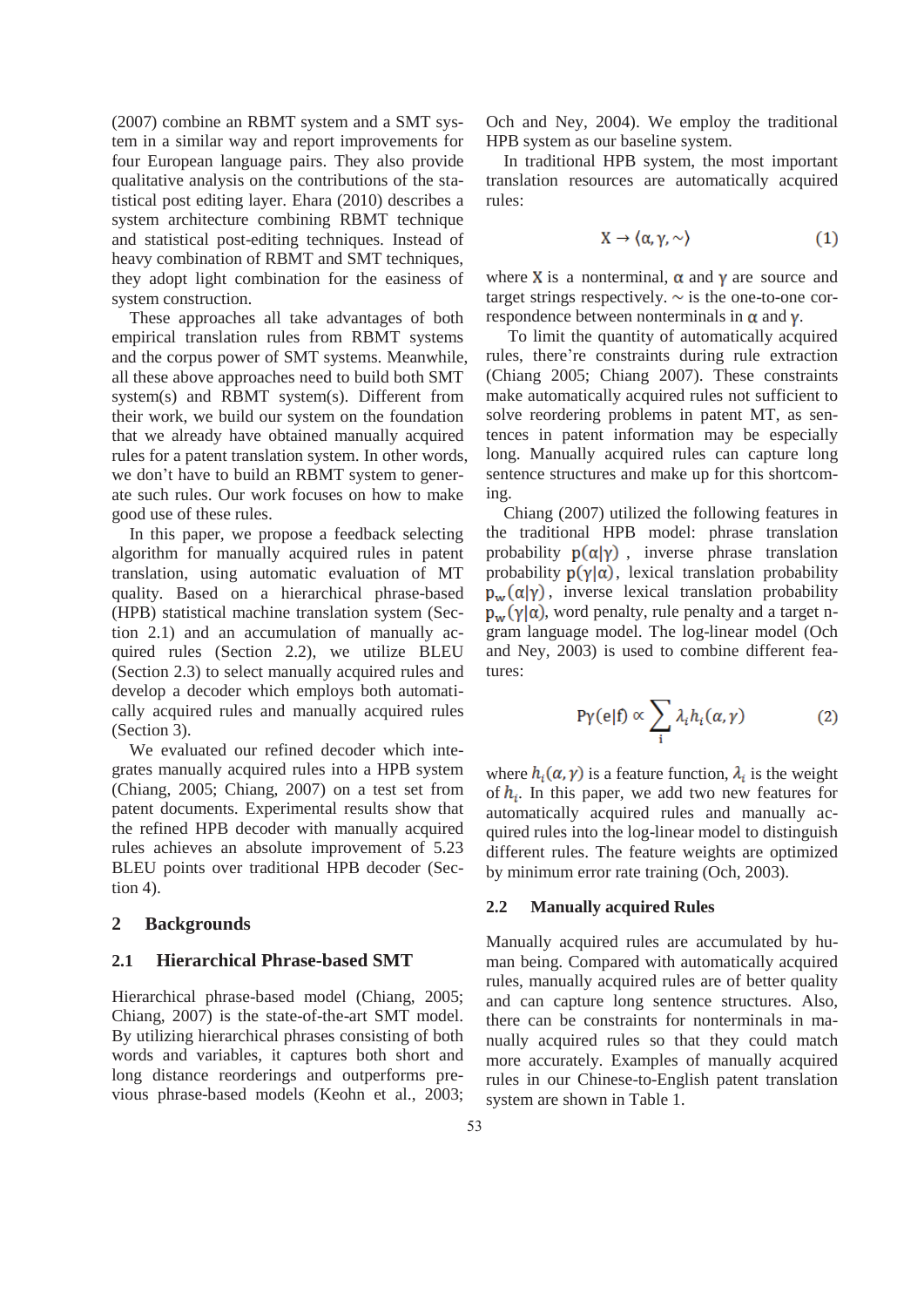|                                   | 具有##1[0]{-; , }?的功效     has effects of ##1 |
|-----------------------------------|--------------------------------------------|
|                                   | 与##1[0]{-, }?相比     compared with ##1      |
| 把##1[0]{-, }?倒进     pour ##1 into |                                            |

Table 1: Examples of Chinese-to-English manually acquired rules.

As we can see from Table 1, each manually acquired rule consists of two parts: source side and target side, which are separated by "|||". Each part is composed of terminals and nonterminals.

The full definition of nonterminals in Chinese part is:

$$
#W[m,n]{+}/\text{-words}
$$
?

where  $\#$ #N denotes the nonterminal,  $[m,n]$  indicates the length constraint of the nonterminal (0 means no length constraint),  $\{+/-words\}$  indicates the nonterminal must/must-not contain these words according to the symbol  $+/-$ . ? indicates whether to match the first valid position or the last one in case there're several valid positions.

The full definition of nonterminals in English part is simply  $\#$ #N. The number of nonterminals in source side and target side should be the same.

With these constraints, a manually acquired rule should be more confident than an automatically acquired rule with the same source side without constraints, when both of them can be applied to a source phrase with the same pattern.

A case of rule-matching is shown in Figure 1.

In Figure 1, the manually acquired rule can match sentence 1, as all the nonterminal constraints are satisfied, while it fails to match sentence 2, because the comma in sentence 2 is not allowed for the nonterminal according to its constraints. As for sentence 3, the manually acquired rule would match the first valid position for the existence of? constraint.

With the increase of manually acquired rules, some rules conflict with others and cause implausible influence on SMT quality. Meanwhile, as people are not clear about how the rules they've conceived work in real big corpus, some manually acquired rules may not play their original roles. These all become serious problems when applying manually acquired rules to patent machine translation system.

| Manually acquired rule:<br>具有##1[0]{-; , }?的功效     has effects of ##1 |  |  |  |  |
|-----------------------------------------------------------------------|--|--|--|--|
| Sentence 1:<br>阿司匹林是一种血液稀释剂,它 <b>具有</b> 预防突发心脏病 <b>的功效</b> 。          |  |  |  |  |
| Sentence 2:<br>该产品具有净化, 抗菌, 除臭, 释放远红外线的功效。                            |  |  |  |  |
| Sentence 3:<br>乌贼骨具有制止胃酸分泌的功效及帮助伤口愈合的功效。                              |  |  |  |  |

Figure 1: A case of rule-matching

#### **2.3 Automatic Evaluation of MT Quality**

We evaluate the MT quality in our experiments using the BLEU automatic evaluation metric (Papineni et al., 2002). BLEU measures the similarity between machine translation results and humanmade translation results (called references) by Ngram precision scores and allows multiple reference translations to model the variety of possible translations. BLEU aims to replace subjective evaluation and speed up the development cycle of MT systems. It is now used not only to aid developers but also for automatically tuning of MT systems (e.g., (Och, 2003; Su et al., 1992; Imamura et al., 2003)).

In this paper, we use case-insensitive BLEU-4 and there's only one reference for each input sentence.

# **3 Feedback Selecting Using Automatic Evaluation**

Based on the above discussion, we propose an algorithm called feedback selecting of manually acquired rules using automatic evaluation. In this section, we'll introduce the procedure of feedback selecting and the strategies we employ to reduce time-cost.

## **3.1 Feedback Selecting Algorithm**

Generally, tuning set is much smaller than training set. Therefore, only part of manually acquired rules can be tested by tuning set. In order to avoid this problem, we apply the feedback selecting algorithm to training set and test all the manually acquired rules. To avoid confusion, we call the corpus to test manually acquired rules "evaluation corpus". The algorithm is shown in Figure 2.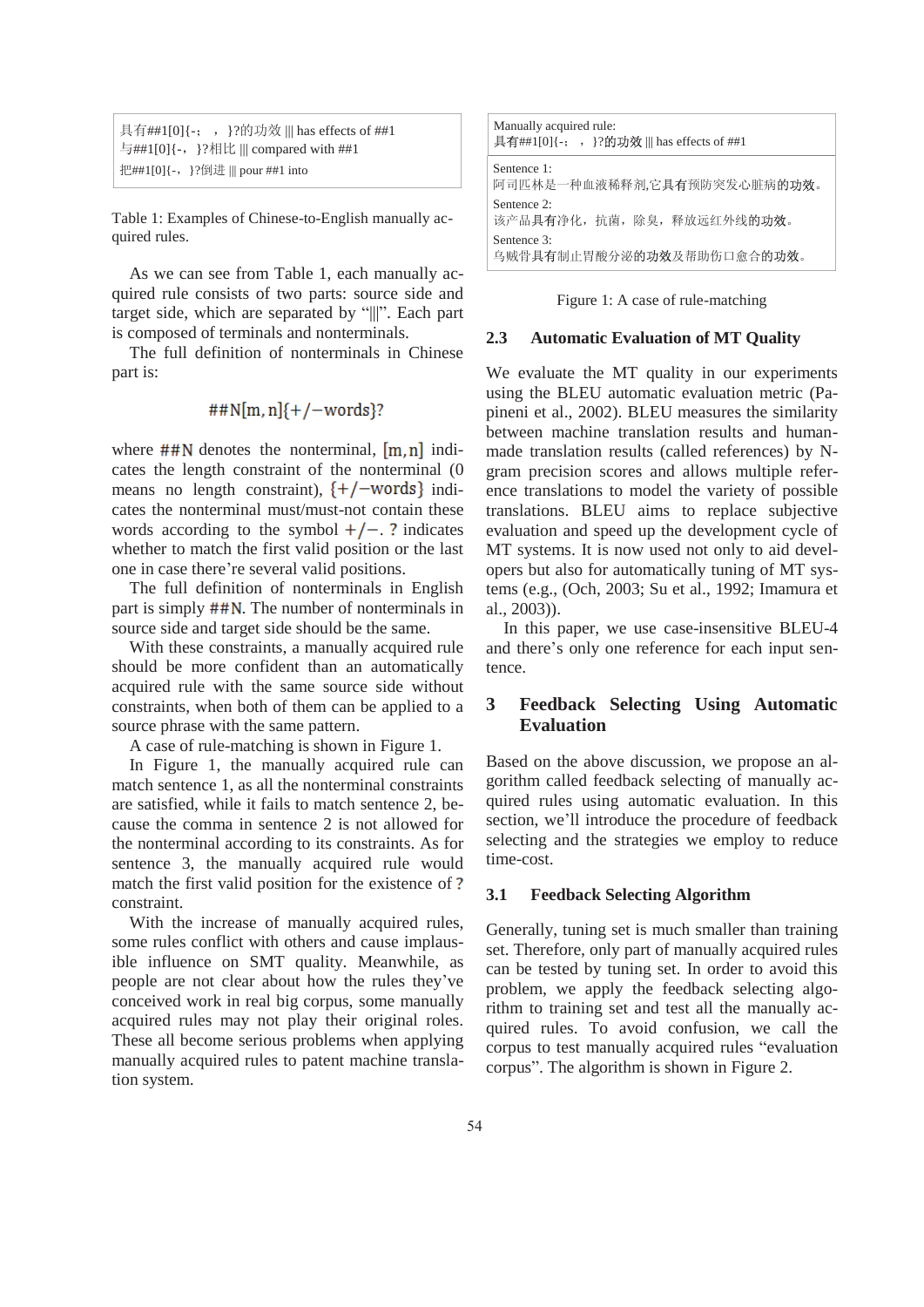



The algorithm can be summarized as follows.

- Translate the evaluation corpus with no manually acquired rules and get a baseline BLEU score
- For each unselected manually acquired rule, get the BLEU score after integrating this rule with the selected rules into the refined HPB model and obtain the difference between baseline BLEU score and the new score. We call the difference **rule contribution**.
- Sort rule contribution in decrease order. Add the first manually acquired rule into selected manually acquired rule set and delete it from unselected manually acquired rule set. Create a set S to store the sentences it matches. For other rules in unselected set, if its rule contribution is not negative and its matched sentences do not exist in the sentence set S, add it into the selected rule set and add its matched sentences into S.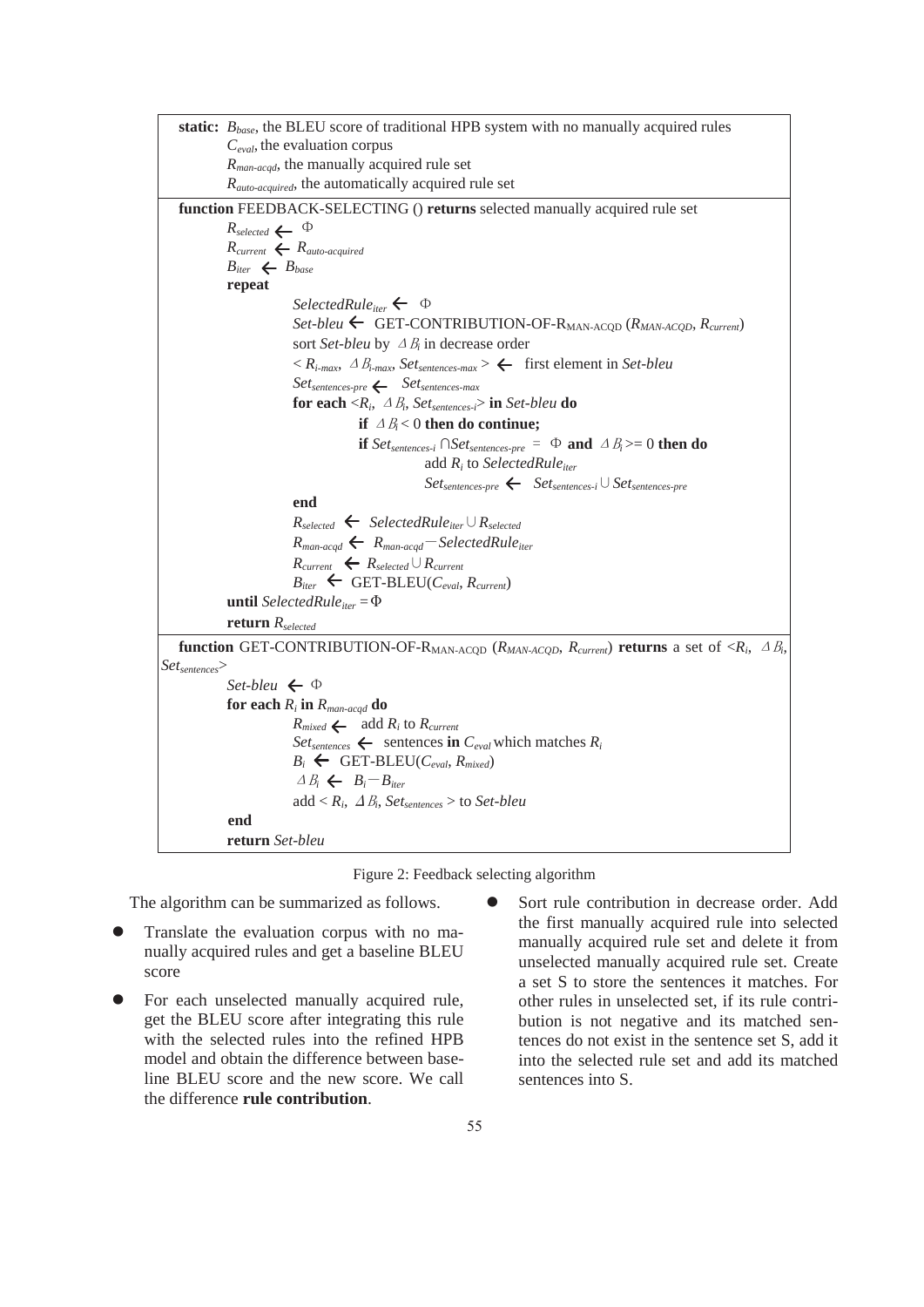

Figure 3: Structure of feedback selecting on training set (in the case that training set and manually acquired rules can be divided into three parts)

- Employ the manually acquired rules in selected rule set and translate the evaluation corpus. Update the baseline BLEU score with this new one.
- Repeat the above three steps until the selected rule set no longer expands.

Automatically acquired rules are utilized in the whole process. To enhance the competitiveness of manually acquired rules during decoding, here we set all the four probabilities introduced in Section 2.1 to the highest probability 1. Besides, nonterminal constraints for manually acquired rules are checked during decoding.

#### **3.2 Computational Cost Reduction**

In feedback selecting, the most time-consuming procedure is to get rule contribution of each unselected manually acquired rule. We have to translate the whole evaluation corpus each time. For example, in the first iteration to get rule contribution of each manually acquired rule, we have to translate  $C \times R$  sentences, where C denotes the evaluation corpus size and R denotes the manually acquired rule size. In this paper, the training set contains 1000000 sentences and the manually acquired rule size is 9283. So the number of sentences to translate in the first iteration is nearly one billion, not to mention the sentences to translate in later iterations.

In order to reduce computational cost and make feedback selecting practicable, we go further to reduce sentences to translate. As the sentences a manually acquired rule may be applied to are definite, only the results of these sentences may change. Therefore, we only translate the sentences the current rule may be applied to, rather than the whole corpus. By replacing the corresponding results in baseline results, we get the result for current manually acquired rule. Assume that one manually acquired rule may be applied to three sentences on average, sentences to translate in the first iteration become  $3 \times R$ . Compared with  $C \times R$ , this obviously reduces computational cost.

In the worst case, we can only pick out one manually acquired rule in each iteration, and all the manually acquired rules should be selected. Therefore, we have to translate  $3 \times (R-N+1)$  sentences in the Nth iteration. The total sentence number to translate is  $3\times R + (3\times R-1) + ... + 3\times 1 = 3/2\times$  $(R+1)^2$ . As R = 9283 in this paper, total sentences to translate become 129 million. That's still beyond endurance. Thus we divide evaluation corpus and manually acquired rules into several selfcontained parts and apply feedback selecting algorithm to each part simultaneously to speed up the selecting procedure. Here by self-contained we mean that sentences/manually acquired rules in one part can only match manually acquired rules/sentences in the same part. Structure of feedback selecting on training set is shown in Figure 3.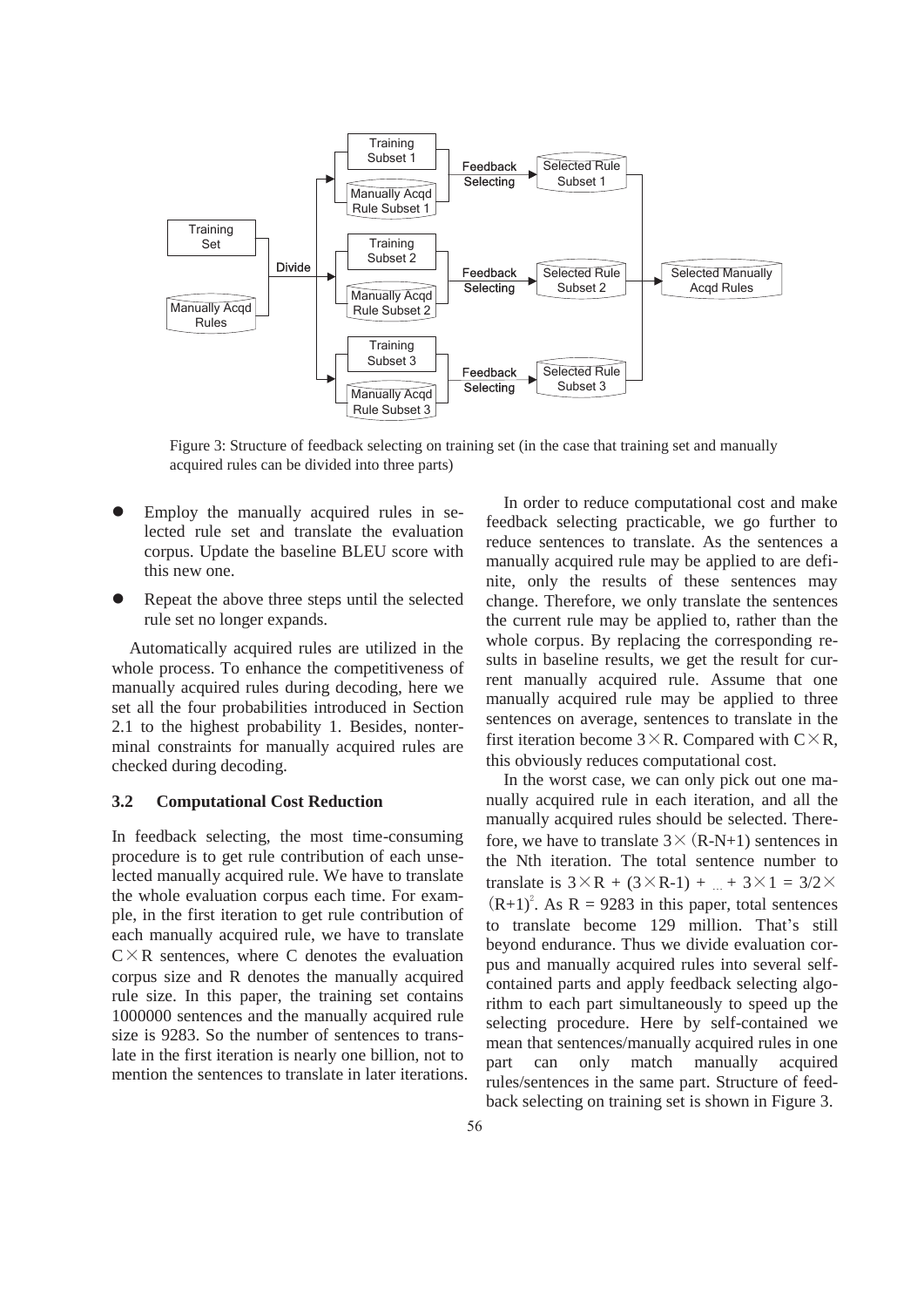| corpus       | TCM     |         | М       | PE      | total    |
|--------------|---------|---------|---------|---------|----------|
| training set | 200,000 | 400,000 | 200,000 | 200,000 | .000.000 |
| tuning set   | 200     | 400     | 200     | 200     | 000,     |
| test set     | 2.000   | 4.000   | 2.000   | 2,000   | 10.000   |

Table 2: Corpus details

## **4 Experiments**

# **4.1 Datasets**

Our experiments were carried on Chinese-to-English patent translation. The bilingual corpus used in the following experiments was from patent domain bilingual corpus. It consisted of four parts: Traditional Chinese Medicine (TCM), Chemical Industry (CI), Machinery (M) and Physical Electronics (PE). We used the SRI Language Modeling Toolkit (Stolcke, 2002) to train a 7-gram model on training set. We evaluated the translation results using case-insensitive BLEU metric (Papineni et al., 2002). The corpus details (the number of sentences) are shown in Table 2.

The manually acquired rules employed in this paper were accumulated for a patent information translation system (Lü et al., 2007). There're totally 9283 manually acquired rules. Each of them has at least one matched sentence in the training set.

The goal of our experiments was to pick out high quality manually acquired rules which could benefit translation quality.

#### **4.2 Description of Experiments**

**Baseline** Our baseline system was a traditional hierarchical phrase-based system. We obtained word alignments of training data by running GIZA++ (Och and Ney, 2003) and then applied the refinement rule "grow-diag-and-final" (Koehn et al., 2003). After that, we extracted automatically acquired rules according to Chiang 2007. We tuned the feature weights with minimum error rate training (Och, 2003). The traditional hierarchical phrase-based system achieved a BLEU score of 30.55 on the test set.

**Applying all manually acquired rules** Our refined decoder is able to integrate manually acquired rules into the traditional HPB machine translation system. We combined manually acquired rules with automatically acquired rules by assigning manually acquired rules probabilities so that these two types of rules could compete during decoding. Also, the decoder would check the constraints of nonterminals in manually acquired rules so that they would match the right sentences.

We first employed all the manually acquired rules and set all the four probabilities (Section 2.1) 1. Assigning the highest probabilities to manually acquired rules enhanced their competitiveness during decoding. To our surprise, the BLEU score on test set decreased to 29.82, indicating the manually acquired rules should not be imposed on the system. We examined the translation results and found some short manually acquired rules caused great confusion. Examples of such manually acquired rules are shown in Table 3.

| 于##1[0]{-, 于}?后     after ##1                   |  |  |  |  |  |
|-------------------------------------------------|--|--|--|--|--|
| 并对##1[0]{-, }     and for ##1                   |  |  |  |  |  |
| 第##1[0]{-, }?个     No.##1                       |  |  |  |  |  |
| 经##1[0]{-, }?后     after ##1                    |  |  |  |  |  |
| 呈##1[0]{-呈, }?状    in ##1 form                  |  |  |  |  |  |
| 对##1[0]{-对, }?施##2[0]{-, }     Apply ##2 to ##1 |  |  |  |  |  |

Table 3: Examples of short manually acquired rules which caused problems

The main problem of such rules was no limits on nonterminal length, so that they would match sentences which they shouldn't match. By modifying the length limitation of nonterminals, these rules would play their due roles.

**Applying feedback selected manually acquired rules** Then we adopted feedback selecting of manually acquired rules using automatic evaluation. As introduced before, we divided the training set and manually acquired rules into 28 parts to reduce time cost. We applied feedback selecting algorithm to each part. As a result, 2983 manually acquired rules were picked out. We integrated these 2983 rules into the refined HPB system with their probabilities set to 1 and the BLEU score achieved 30.87.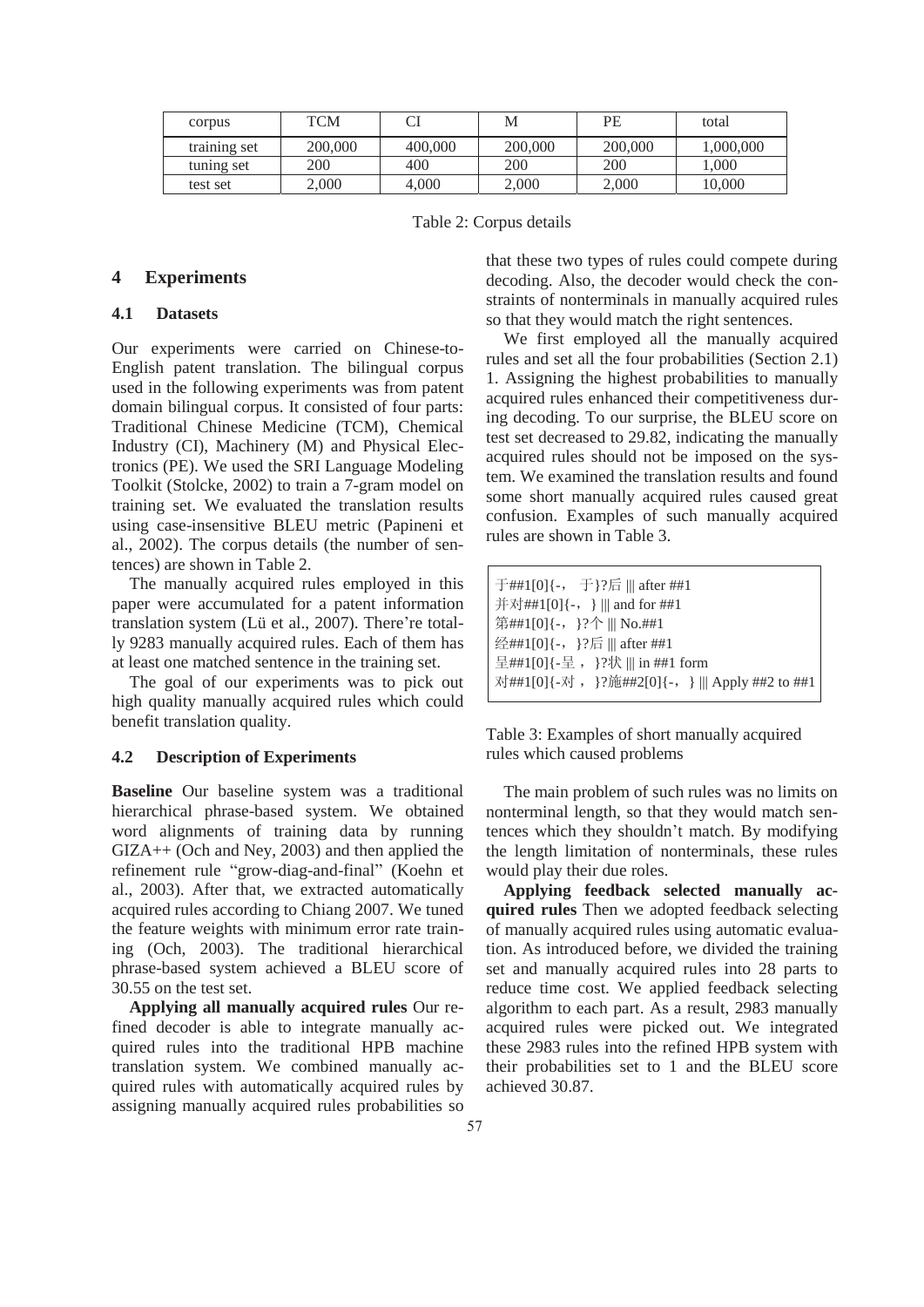**Adding two new features for all rules** To the rest 6300 manually acquired rules, they either conflicted with the selected 2938 rules, or might have implausible effects on MT quality. We modified those short rules by editing their length constrains for nonterminals to avoid incorrect matches.

For all rules (including automatically acquired rules and manually acquired rules), we added two new features to distinguish them: one feature to indicate whether the rule is a manually acquired rule or not, the other to indicate whether the rule is a selected manually acquired rule.

Afterwards, we applied all the manually acquired rules in the refined HPB system and adopted minimum error rate training to tune the feature weights. As a result, the BLEU score achieved 35.78. By adding two additional features for all rules, we achieved great improvements over baseline.

Details of experiments are shown in Table 4.

#### **5 Discussions and Analysis**

## **5.1 Domain Adaptation**

In this paper, the training corpus and manually acquired rules we used are from different patent domains. As a result, we have selected manually acquired rules which are feasible for different domains. When translating documents in a certain patent domain, we can take the corpus of this domain as evaluation corpus and carry out feedback selecting algorithm on it. Then the selected manually acquired rule set will be adapted to this domain.

#### **5.2 Automatic Evaluation Metrics**

Recently there have been researches on automatic evaluation of MT quality, such as Akiba et al. (2001) and Yasuda et al. (2001). The feedback selecting algorithm is independent of BLEU. In other words, it is feasible to adopt other evaluation methods which output scores of MT quality instead of BLEU. Actually, we have observed manually acquired rules which are suitable for some sentences not selected by feedback selecting because they don't coincide with the reference. Different evaluation metrics may lead to different results. The evaluation metrics for feedback selecting remains an interesting future work.

|                                              | # of manually<br>acquired rules | <b>BLEU</b> |
|----------------------------------------------|---------------------------------|-------------|
| <b>Traditional HPB</b><br>system             |                                 | 30.55       |
| +All ManAcqd<br>rules                        | 9283                            | 29.82       |
| +Selected Ma-<br>nAcqd rules                 | 2983                            | 30.87       |
| + All ManAcqd<br>(with two<br>more features) | 9283                            | 35.78       |

Table 4: BLEU scores with different manually acquired rules

## **5.3 Other Translation Resources**

The feedback selecting algorithm is applicable to select manually acquired rules. It can also be employed to test other translation resources such as dictionaries and so on.

## **6 Conclusions and Future Work**

In this paper, we proposed a feedback selecting algorithm for manually acquired rules employed in a patent machine translation system. We measured the contribution of each manually acquired rule and utilized BLEU to evaluate the translation quality. We also introduced strategies to reduce computational cost. After feedback selecting, we integrated manually acquired rules into a refined HPB machine translation system. We added two additional features into the log-linear model and optimized the feature weights by MERT. As a result, we observed significant improvement of SMT quality by 17.12% and by 5.23 in terms of BLEU. This is an absolute improvement over baseline.

Our future efforts would focus on the automatically acquisition of promising long distance reordering rules, especially the rules which capture patent sentence structures. We also plan to work on rule recommendation to reduce the manual work and relieve rule conflict problem.

## **Acknowledgement**

This work was partly supported by National Natural Science Foundation of China Contract 60873167 and 60736014. We thank the anonymous reviewers for their insightful comments.